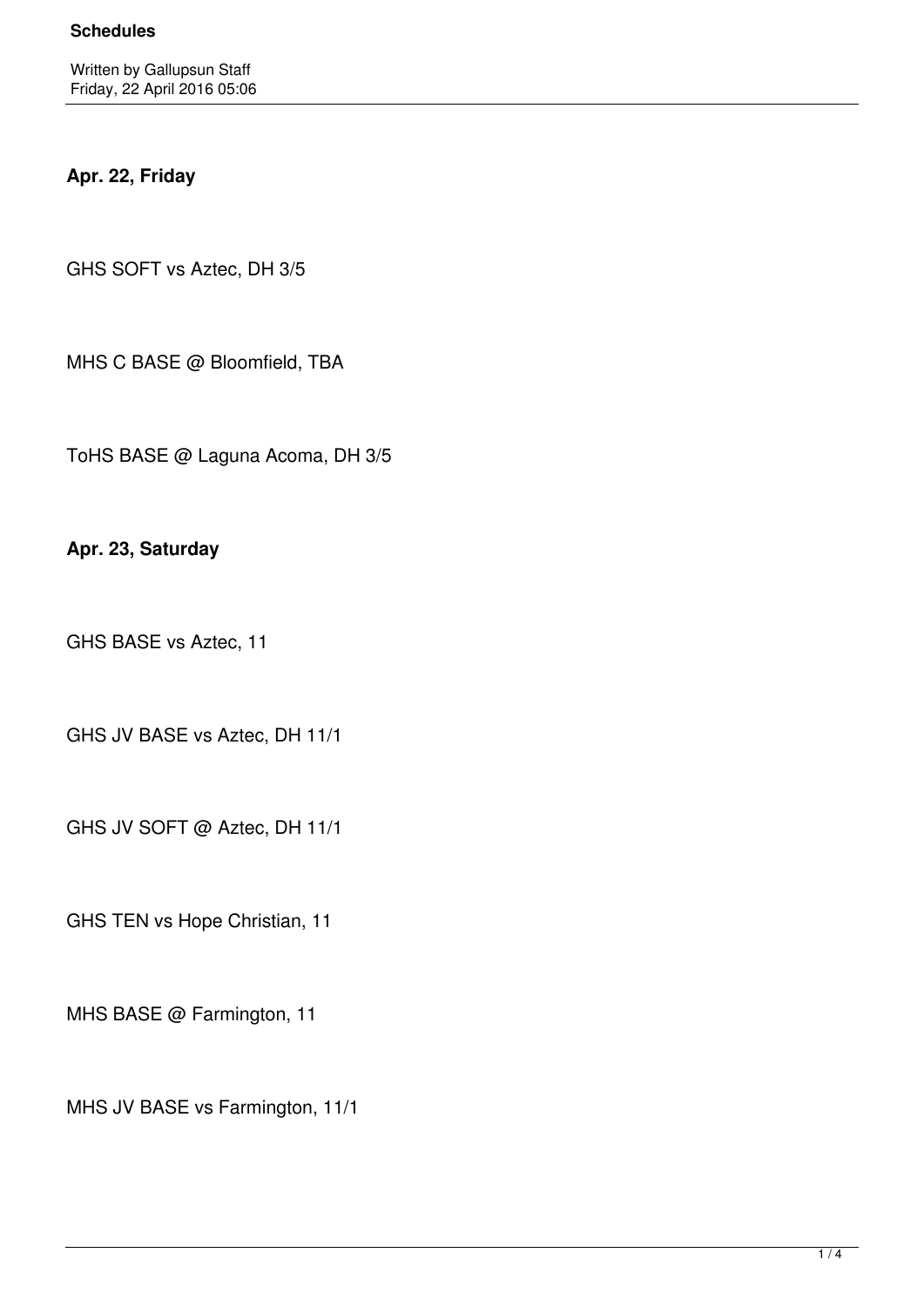### **Schedules**

Written by Gallupsun Staff Friday, 22 April 2016 05:06

MHS C BASE @ Bloomfield, TBA

MHS SOFT vs Santa Fe, DH 3/5

RCHS BASE @ W. Las Vegas, DH 3/5

RCHS SOFT vs Estancia, DH 10/Noon

ToHS SOFT vs Santa Fe Indian, DH 11

**Apr. 26. Tuesday**

MHS BASE vs Piedra Vista, 4

RCHS SOFT vs Shiprock NW, DH 3/5

RCHS B/G TEN @ Bosque, 3

ToHS BASE vs Wingate, DH (Mickey Mantle) 3/5

WHS BASE @ Tohatchi, DH (Mickey Mantle) 3/5

# **Apr. 27, Wednesday**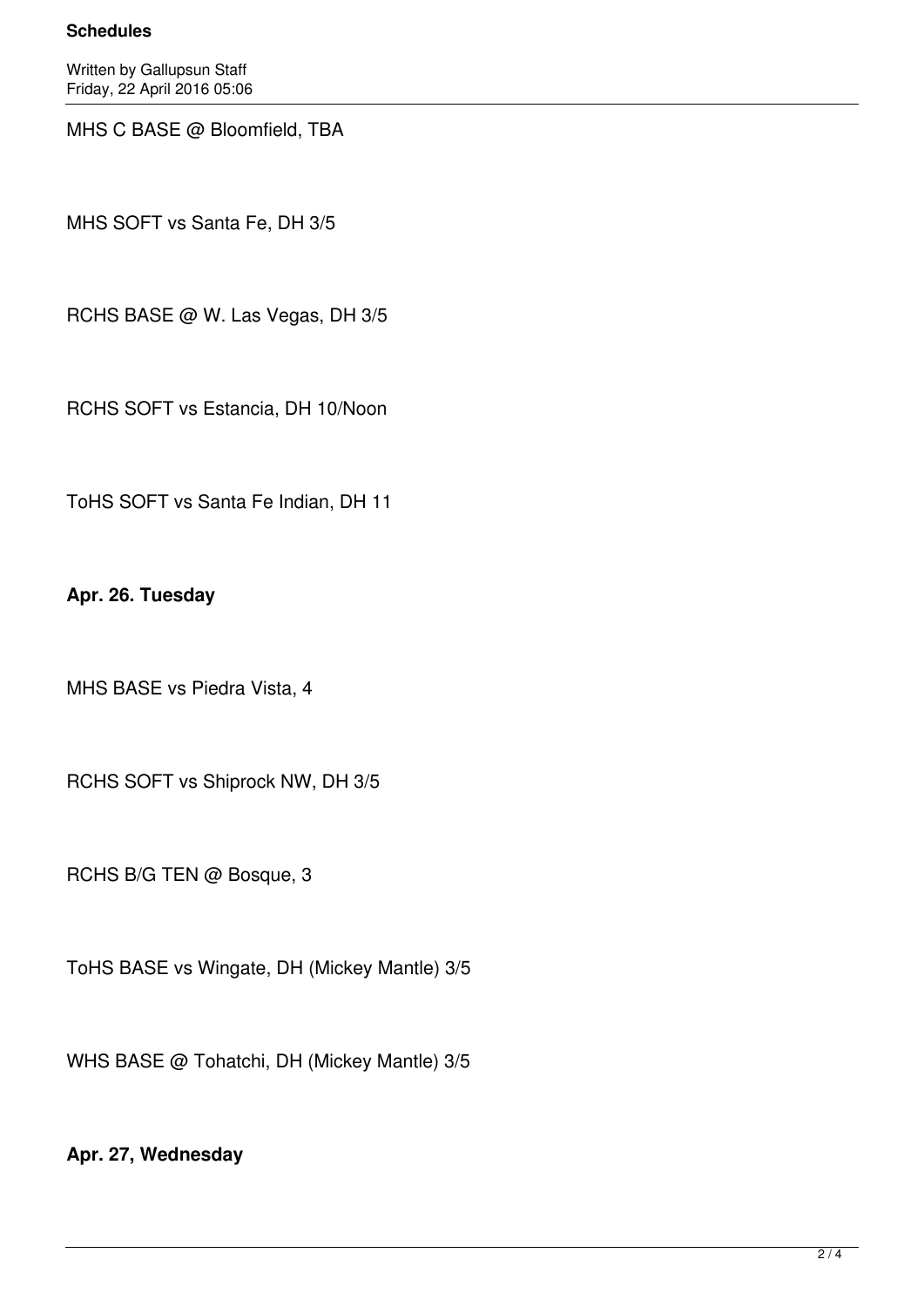### **Schedules**

RCHS B TEN vs Grants, 3

RCHS G TEN @ Grants, 3

ToHS BASE @ Laguna, DH 3/5

**Apr. 28, Thursday**

GHS BASE vs Farmington, 4

RCHS SOFT vs Tohatchi, DH 4/6

ToHS BASE @ Navajo Prep, 3/5

ToHS SOFT vs Navajo Prep. DH 3/5

WHS BASE @ Shiprock, DH 3/5

WHS SOFT vs Shiprock, DH 3/5

**Apr. 29, Friday**